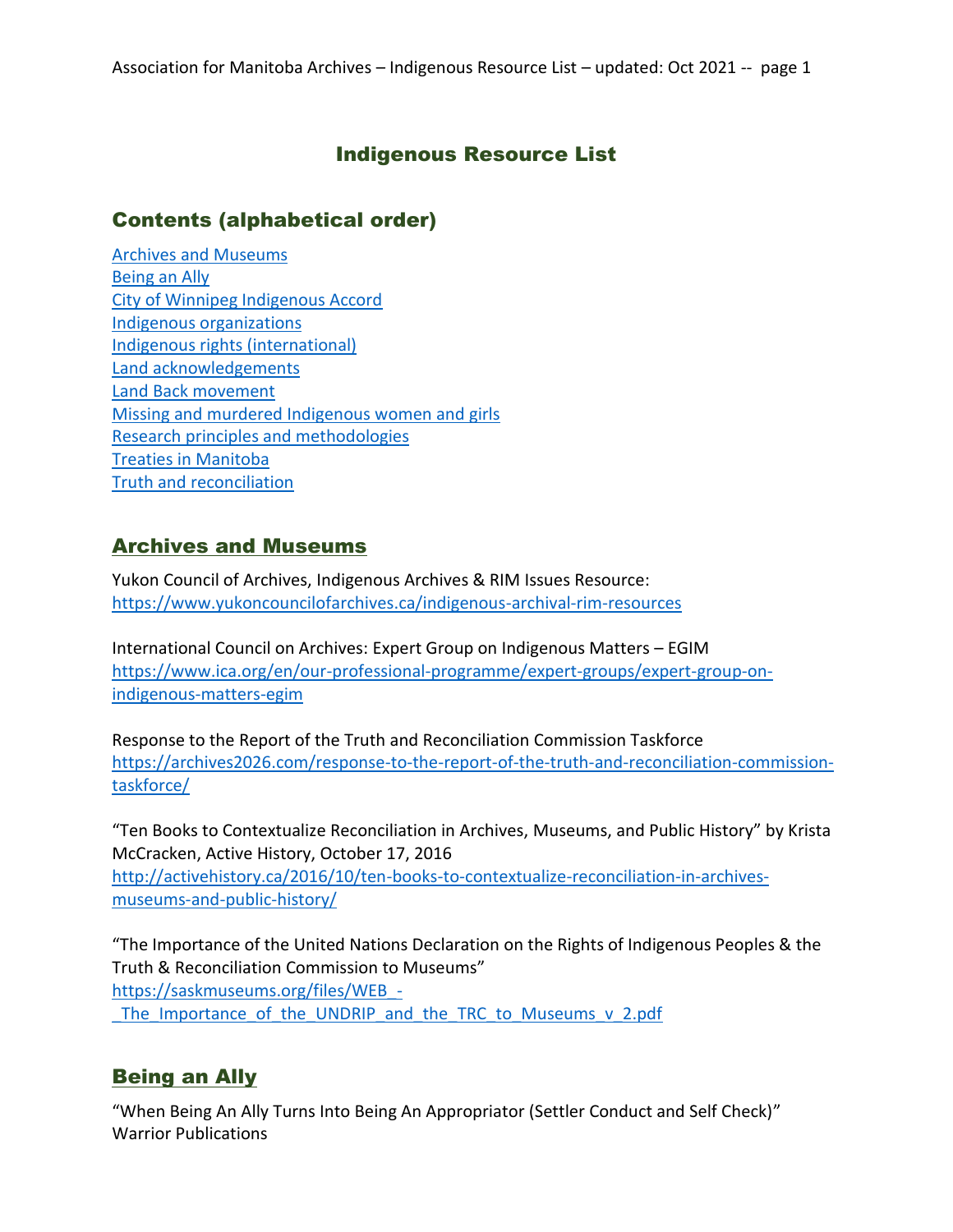[https://warriorpublications.wordpress.com/2015/04/03/when-being-an-ally-turns-into-being](https://warriorpublications.wordpress.com/2015/04/03/when-being-an-ally-turns-into-being-an-appropriator-settler-conduct-and-self-check-pdf/)[an-appropriator-settler-conduct-and-self-check-pdf/](https://warriorpublications.wordpress.com/2015/04/03/when-being-an-ally-turns-into-being-an-appropriator-settler-conduct-and-self-check-pdf/)

"Indigenous Ally Toolkit" Montreal Urban Aboriginal Community Strategy Network [https://gallery.mailchimp.com/86d28ccd43d4be0cfc11c71a1/files/102bf040-e221-4953-a9ef-](https://gallery.mailchimp.com/86d28ccd43d4be0cfc11c71a1/files/102bf040-e221-4953-a9ef-9f0c5efc3458/Ally_email.pdf)[9f0c5efc3458/Ally\\_email.pdf](https://gallery.mailchimp.com/86d28ccd43d4be0cfc11c71a1/files/102bf040-e221-4953-a9ef-9f0c5efc3458/Ally_email.pdf)

"How to Be an Ally of Indigenous-led Conservation" Land Needs Guardians <https://landneedsguardians.ca/how-to-be-an-ally>

"Being an Informed Indigenous Ally" Women Warriors Newsletter <https://www.womenwarriors.club/being-an-informed-indigenous-ally/>

Groundwork For Change <http://www.groundworkforchange.org/> This website contains many links for further information.

What non-Indigenous Canadians need to know, TVO, Apr 2, 2019 <https://www.youtube.com/watch?v=b1E-3Hb1-WA>

### <span id="page-1-0"></span>City of Winnipeg Indigenous Accord

Indigenous Accord, Indigenous Relations Division <https://winnipeg.ca/indigenous/WIA/>

2018 Signing Ceremony <https://www.youtube.com/watch?v=-7IoLT1H22E>

<span id="page-1-1"></span>"Winnipeg's Indigenous Accord celebrates 200 partners" by Simon Stones, CTVNews, Sept 09, 2021 <https://winnipeg.ctvnews.ca/winnipeg-s-indigenous-accord-celebrates-200-partners-1.5578863>

### Indigenous organizations

Inuit Tapiriit Kanatami <https://www.itk.ca/> The National Representational Organization Protecting and Advancing the Rights and Interests of Inuit in Canada

Assembly of First Nations <https://www.afn.ca/>

Métis Nation <https://www2.metisnation.ca/>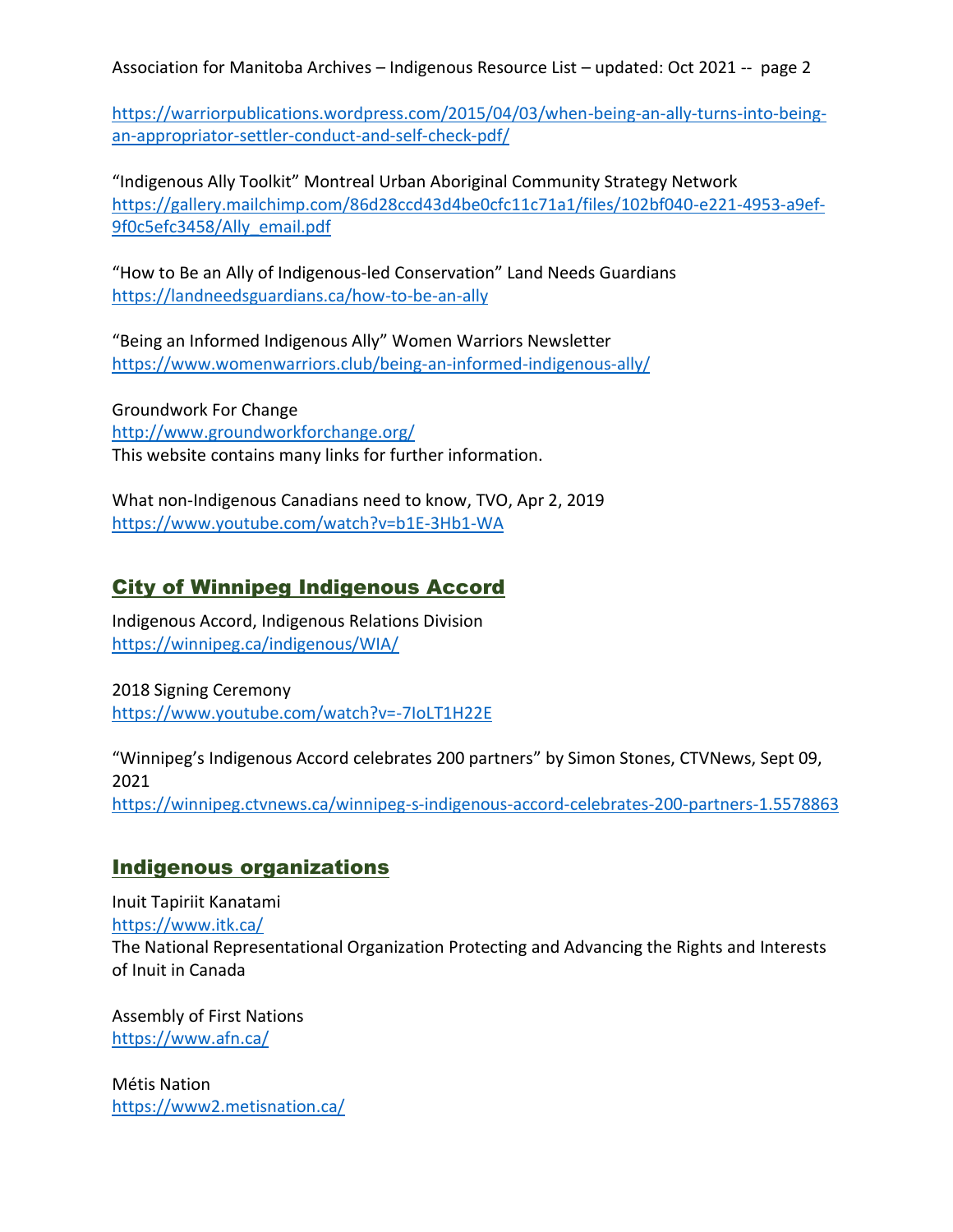Manitoba Metis Federation <https://www.manitobametis.com/>

Native Women's Association of Canada <https://www.nwac.ca/>

Idle No More <https://idlenomore.ca/>

# <span id="page-2-0"></span>Indigenous rights (international)

United Nations Declaration on the Rights of Indigenous Peoples (UNDRIP) [https://www.un.org/development/desa/indigenouspeoples/declaration-on-the-rights-of](https://www.un.org/development/desa/indigenouspeoples/declaration-on-the-rights-of-indigenous-peoples.html)[indigenous-peoples.html](https://www.un.org/development/desa/indigenouspeoples/declaration-on-the-rights-of-indigenous-peoples.html)

United Nations Declaration on the Rights of Indigenous Peoples (UNDRIP) [https://www.un.org/esa/socdev/unpfii/documents/DRIPS\\_en.pdf](https://www.un.org/esa/socdev/unpfii/documents/DRIPS_en.pdf)

"Indigenous law expert explains how UNDRIP advances the law of consultation and consent" by Aidan Macnab, Canadian Lawyer, June 12, 2020 [https://www.canadianlawyermag.com/practice-areas/indigenous/indigenous-law-expert](https://www.canadianlawyermag.com/practice-areas/indigenous/indigenous-law-expert-explains-how-undrip-advances-the-law-of-consultation-and-consent/330496)[explains-how-undrip-advances-the-law-of-consultation-and-consent/330496](https://www.canadianlawyermag.com/practice-areas/indigenous/indigenous-law-expert-explains-how-undrip-advances-the-law-of-consultation-and-consent/330496)

"UNDRIP will be implemented in Canada no matter political party in power says economic analyst" APTN News, April 1, 2021 [https://www.aptnnews.ca/nation-to-nation/undrip-will-be-implemented-in-canada-no-matter](https://www.aptnnews.ca/nation-to-nation/undrip-will-be-implemented-in-canada-no-matter-political-party-in-power-says-economic-analyst/)[political-party-in-power-says-economic-analyst/](https://www.aptnnews.ca/nation-to-nation/undrip-will-be-implemented-in-canada-no-matter-political-party-in-power-says-economic-analyst/)

### Land acknowledgements

"What are land acknowledgements and why do they matter?" by Selena Mills, Locallove.ca, (2019).

[https://locallove.ca/issues/what-are-land-acknowledgements-and-why-do-they](https://locallove.ca/issues/what-are-land-acknowledgements-and-why-do-they-matter/#.X58HuohKhhH)[matter/#.X58HuohKhhH](https://locallove.ca/issues/what-are-land-acknowledgements-and-why-do-they-matter/#.X58HuohKhhH)

Whose Land website. [https://www.whose.land/en/#](https://www.whose.land/en/) Note: Search the website by location for a land acknowledgement example. See also the following pages: "Why Acknowledge?" <https://www.whose.land/en/whyacknowledge> and "Whose Land Frequently Asked Questions" <https://www.whose.land/en/faq>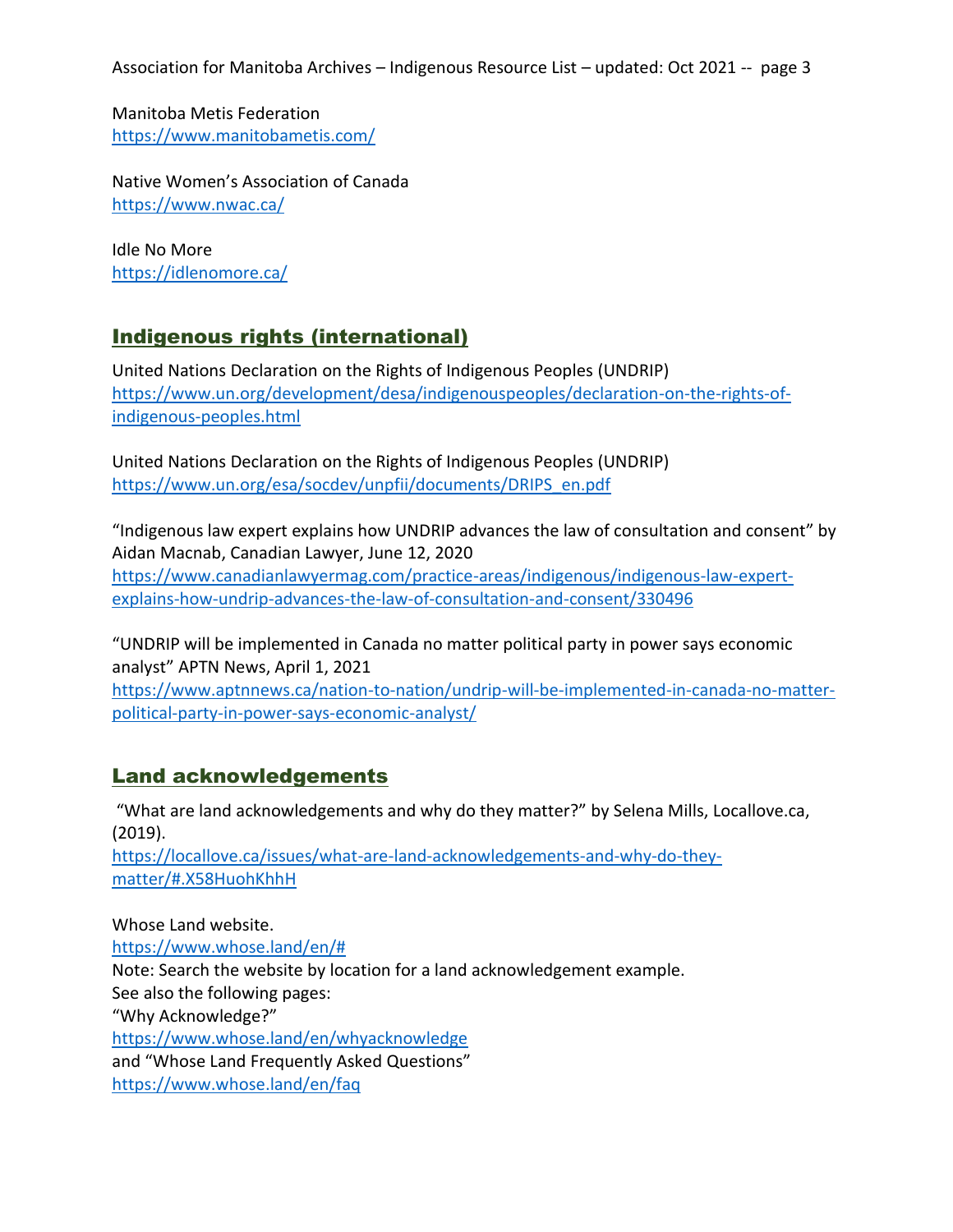Native Land, "Territory Acknowledgement," (2020) <https://native-land.ca/resources/territory-acknowledgement/>

Note their advice for learning how to correctly pronounce a nation's name.

"Reconciliation more than land acknowledgments, Indigenous groups say**,"** by Maija Kappler, CBC.ca, January 14, 2017.

[https://www.cbc.ca/news/canada/manitoba/reconciliation-more-than-land-acknowledgments](https://www.cbc.ca/news/canada/manitoba/reconciliation-more-than-land-acknowledgments-indigenous-groups-say-1.3936171)[indigenous-groups-say-1.3936171](https://www.cbc.ca/news/canada/manitoba/reconciliation-more-than-land-acknowledgments-indigenous-groups-say-1.3936171)

"'I regret it': Hayden King on writing Ryerson University's territorial acknowledgement," Unreserved, CBC.ca, January 18, 2019.

[https://www.cbc.ca/radio/unreserved/redrawing-the-lines-1.4973363/i-regret-it-hayden-king](https://www.cbc.ca/radio/unreserved/redrawing-the-lines-1.4973363/i-regret-it-hayden-king-on-writing-ryerson-university-s-territorial-acknowledgement-1.4973371)[on-writing-ryerson-university-s-territorial-acknowledgement-1.4973371](https://www.cbc.ca/radio/unreserved/redrawing-the-lines-1.4973363/i-regret-it-hayden-king-on-writing-ryerson-university-s-territorial-acknowledgement-1.4973371)

"Canada's Impossible Acknowledgment," by Stephen Marche, NewYorker.com, September 7, 2017.

<https://www.newyorker.com/culture/culture-desk/canadas-impossible-acknowledgment>

"Acknowledging the Traditional Lands of the Indigenous Peoples of Manitoba," Manitoba Association of Parent Councils (MAPC), 2017.

<https://mapc.mb.ca/files/Treaty-Land-Acknowledgement-Document.pdf>

This document lists land acknowledgements for every school division in Manitoba in English, French and several Indigenous languages.

"Guide to Acknowledging First Peoples & Traditional Territory," Canadian Association of University Teachers/Association Canadienne des professeurs d'université, 2017. [https://www.caut.ca/sites/default/files/caut-guide-to-acknowledging-first-peoples-and](https://www.caut.ca/sites/default/files/caut-guide-to-acknowledging-first-peoples-and-traditional-territory-2017-09.pdf)[traditional-territory-2017-09.pdf](https://www.caut.ca/sites/default/files/caut-guide-to-acknowledging-first-peoples-and-traditional-territory-2017-09.pdf)

"Starting from the Heart: Going Beyond Land Acknowledgement" Elementary Teachers' Federation of Ontario (ETFO), (2019.

[https://etfofnmi.ca/wp-content/uploads/2019/10/Going-Beyond-A-Land-Acknowledgement-](https://etfofnmi.ca/wp-content/uploads/2019/10/Going-Beyond-A-Land-Acknowledgement-FINAL-VERSION.pdf)[FINAL-VERSION.pdf](https://etfofnmi.ca/wp-content/uploads/2019/10/Going-Beyond-A-Land-Acknowledgement-FINAL-VERSION.pdf)

Although this publication comes from Ontario, it contains useful information and ideas for education.

"Indigenous prof critical of U of M land acknowledgement" by Ty Brass, *The Manitoban*, October 11, 2018.

[http://www.themanitoban.com/2018/10/indigenous-prof-critical-of-u-of-m-land](http://www.themanitoban.com/2018/10/indigenous-prof-critical-of-u-of-m-land-acknowledgement/35407/)[acknowledgement/35407/](http://www.themanitoban.com/2018/10/indigenous-prof-critical-of-u-of-m-land-acknowledgement/35407/)

"Traditional Land Acknowledgements: More than Just a Gesture" by Karen Sawatsky, Manitoba Law Library, Inc., Law Society of Manitoba, (2018). [Reprinted from the August 2018 edition of Communiqué, by Alissa Schacter, Equity Officer and Policy Counsel at the Law Society of Manitoba.]

[https://lawlibrary.ca/2018/08/30/traditional-land-acknowledgements-more-than-just-a](https://lawlibrary.ca/2018/08/30/traditional-land-acknowledgements-more-than-just-a-gesture/)[gesture/](https://lawlibrary.ca/2018/08/30/traditional-land-acknowledgements-more-than-just-a-gesture/)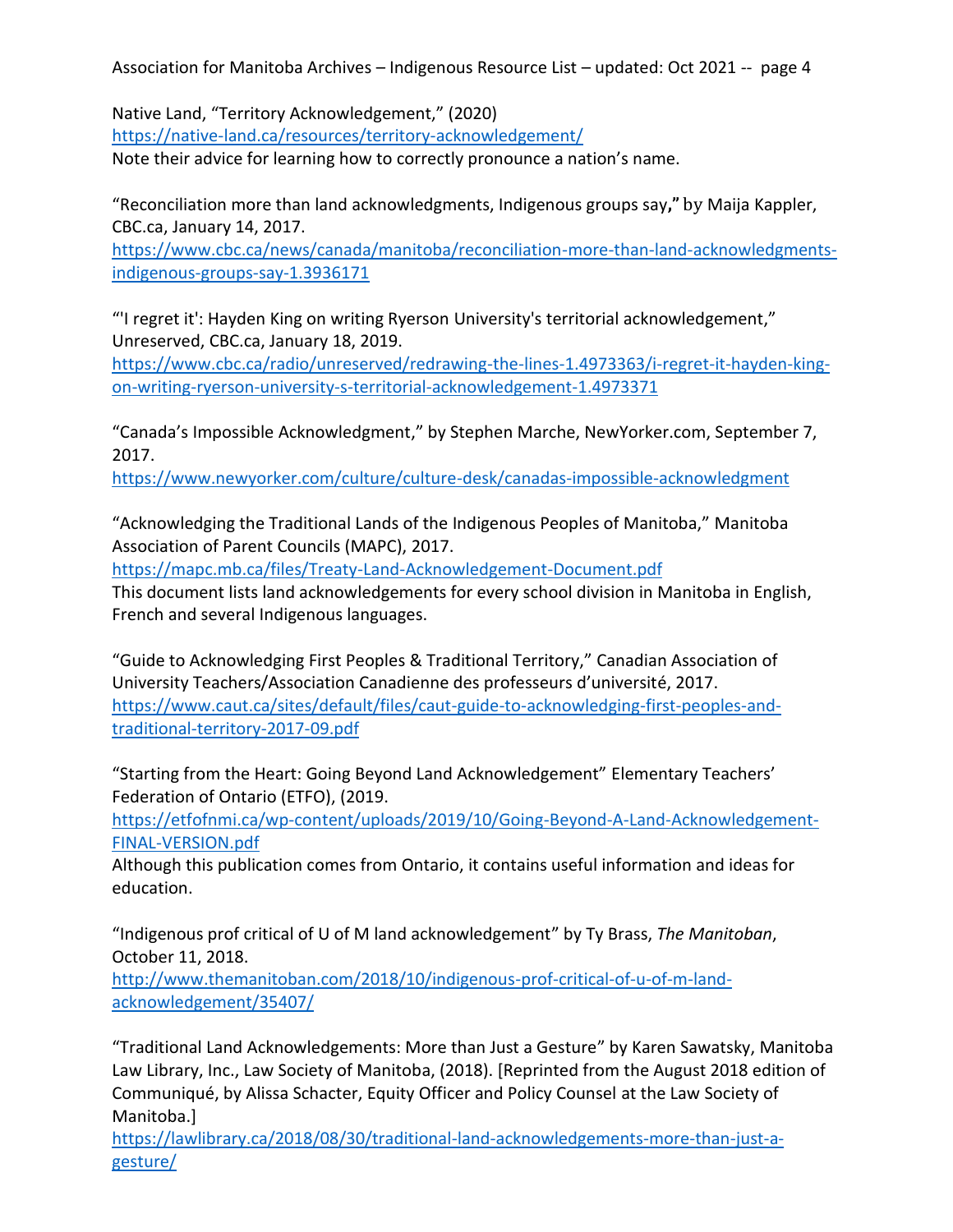#### <span id="page-4-0"></span>Land Back movement

NDN Collective: Land Back Campaign <https://landback.org/>

"Until Canada gives Indigenous people their land back, there can never be reconciliation" by Art Manuel, Rabble.ca, January 18, 2017 [reprinted with permission from *First Nations Strategic Bulletin*]

[https://rabble.ca/blogs/bloggers/views-expressed/2017/01/until-canada-gives-indigenous](https://rabble.ca/blogs/bloggers/views-expressed/2017/01/until-canada-gives-indigenous-people-their-land-back-there-ca)[people-their-land-back-there-ca](https://rabble.ca/blogs/bloggers/views-expressed/2017/01/until-canada-gives-indigenous-people-their-land-back-there-ca)

"Land Back Q and A: In conversation with four Indigenous leaders on the 'Land Back' movement" by Shantal Otchere, Feminist Shift, September 13, 2020. <https://thefeministshift.ca/landbackqa/>

"What is Land Back? A Settler FAQ" by David Gray-Donald, *Briarpatch*, September 10, 2020 <https://briarpatchmagazine.com/articles/view/what-is-land-back-a-settler-faq>

"Land Back: A Yellowhead Institute Red Paper" <https://redpaper.yellowheadinstitute.org/>

Land Reparations & Indigenous Solidarity Toolkit <https://resourcegeneration.org/land-reparations-indigenous-solidarity-action-guide/>

### <span id="page-4-1"></span>Missing and murdered Indigenous women and girls

National Inquiry into Missing and Murdered Indigenous Women and Girls: <https://www.mmiwg-ffada.ca/>

Native Women's Association of Canada: https://www.nwac.ca/wp-content/uploads/2015/05/Fact\_Sheet\_Missing and Murdered Aboriginal Women and Girls.pdf

"Missing and Murdered Indigenous Women and Girls (MMIWG)" The University of British Columbia Library

<https://guides.library.ubc.ca/mmiwg>

This page provides links to many resources for more information.

"Missing & Murdered: The Unsolved Cases of Indigenous Women and Girls" CBC.ca <https://www.cbc.ca/missingandmurdered/>

### <span id="page-4-2"></span>Research principles and methodologies

OCAP®: <https://fnigc.ca/ocap-training/>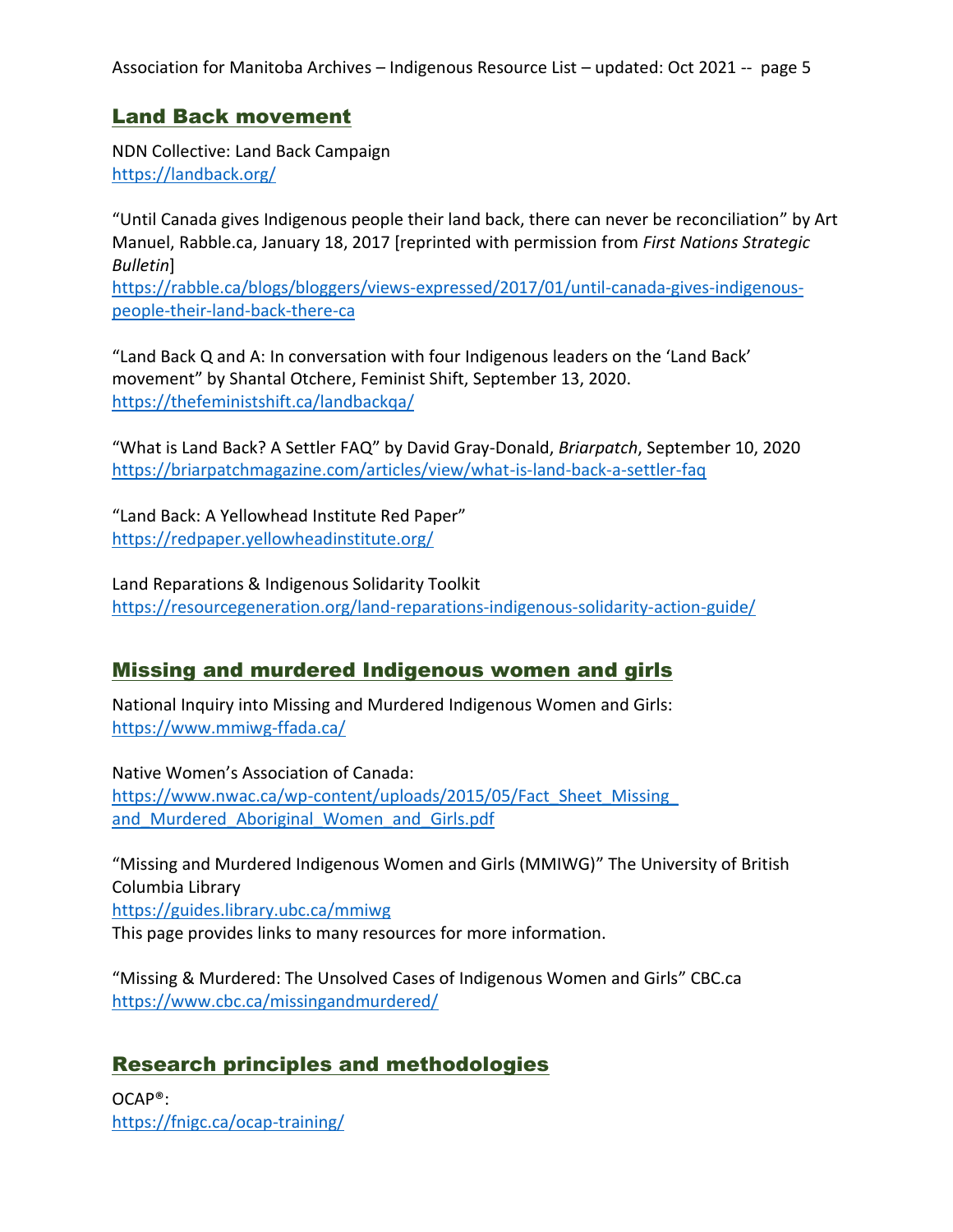TCPS 2 (2018) – Chapter 9: Research Involving the First Nations, Inuit and Métis Peoples of Canada: [https://ethics.gc.ca/eng/tcps2-eptc2\\_2018\\_chapter9-chapitre9.html](https://ethics.gc.ca/eng/tcps2-eptc2_2018_chapter9-chapitre9.html)

"First Nations Ethics First Nations Ethics Guide on Research Research and Aboriginal Traditional Knowledge" Assembly of First Nations [https://www.afn.ca/uploads/files/fn\\_ethics\\_guide\\_on\\_research\\_and\\_atk.pdf](https://www.afn.ca/uploads/files/fn_ethics_guide_on_research_and_atk.pdf)

"Indigenous Research Methodologies" The University of British Columbia Library <https://guides.library.ubc.ca/IndigResearch/researchethics> This page provides links to many resources for more information.

Indigenous Research Ethics Institute, Carleton University <https://carleton.ca/indigenousresearchethics/resources/> This page provides links to many resources for more information.

# <span id="page-5-0"></span>Treaties in Manitoba

"Treaties in Manitoba" Treaties Relation Commission of Manitoba <http://www.trcm.ca/treaties/treaties-in-manitoba/>

Indigenous and Northern Affairs Canada, "Treaties in Manitoba," <https://www.aadnc-aandc.gc.ca/eng/1418853369350/1418854433358>

"Treaty Areas" Travel Manitoba <https://www.travelmanitoba.com/places/treaty-areas/>

Treaty Land Entitlement, Indigenous and Northern Relations, Government of Manitoba <https://www.gov.mb.ca/inr/major-initiatives/treaty-land-entitlement.html>

"Treaties" Winnipeg Public Library <https://guides.wpl.winnipeg.ca/treaties> This resource page provides links to many websites, publications and videos.

### <span id="page-5-1"></span>Truth and reconciliation

National Centre for Truth and Reconciliation: [http://nctr.ca](http://nctr.ca/) 

Practicing Active Allyship in the TRC's Calls to Action, Webinar October 7, 2020 [https://www.youtube.com/watch?v=OFRR\\_OvipxQ](https://www.youtube.com/watch?v=OFRR_OvipxQ)

"Truth and Reconciliation" TEDx talk by Kevin Lamoureux, January 3, 2020 <https://www.youtube.com/watch?v=9FG8SXalxTg>